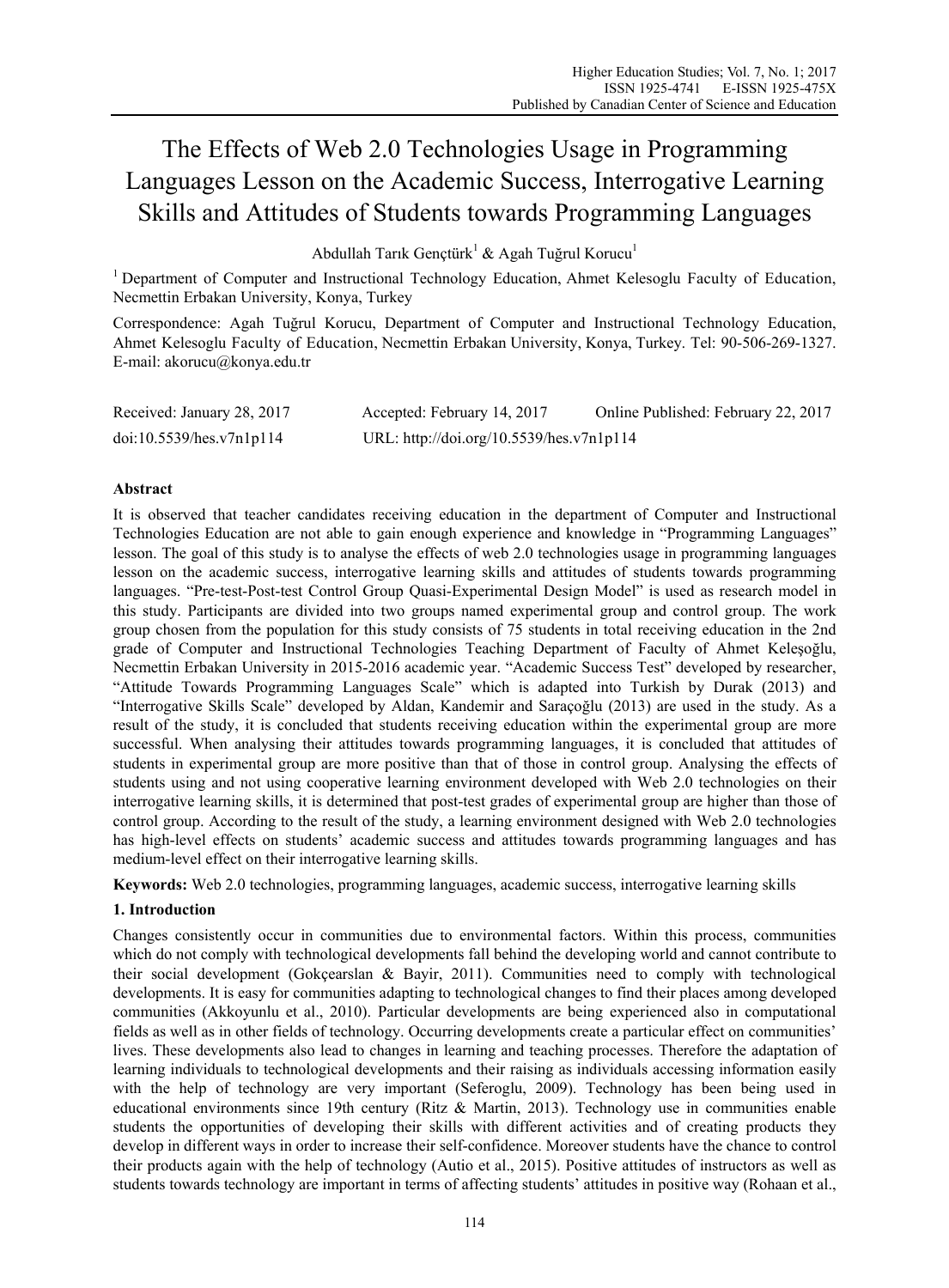2012). Changes occur also in educational technologies according to the needs of communities (Goktas et al., 2012). Erdogmus and Cagiltay (2009) define educational technologies as the usage of technology which emerges with facts created by behavioral and physical sciences in educational environments in order to increase learning environments' productiveness. Within the time we live in, communities need to place enough importance on education in order to lead a comfortable life and to not fall behind the world. Therefore individuals who catch on technological improvements quicker and who are used to life-long learning should be raised (Akpinar et al., 2005).

Today, individuals have the opportunity to realize their learning easily with interacting with themselves without time and place limitations thanks to developments experienced in information and communication technologies (Genc, 2010). In 2003, O'Reilly Media put forward a new term named "Web 2.0" which enables the easier sharing of information on internet. All internet users take advantage of the opportunities of producing information and developing the existing information with the help of Web 2.0 technologies. Also contents they produce can be shared more easily by other users (Karaman, Yildirim, & Kaban, 2008). Applications which operate depending on internet show increase and with this increase, online learning concept has been occurred (Yılmaz et al., 2005). Owing to online learning technologies, learning process is realized more rapidly and productively with the opportunity of studying without time and place limitations of individuals. Additionally, individuals have the opportunity to access information they desire without the help of anyone else (Mutlu et al., 2005).

Clements and Gullo (1984) reached to the conclusion that computer programming increases problem solving skills in their study related to computer programming. The fact that individuals are not interested in programming languages causes their consideration of programming as boring and difficult (Genc & Karakus, 2011). Several problems are faced in terms of the way of teaching in programming languages lessons, programming languages to be taught and learners. One of the biggest problems which individuals newly learning programming languages face is that programming languages have a complex structure (Catlak et al., 2015). Computers have a big place in our lives now. Individuals have the opportunity to solve problems they face in their daily lives with computer software products developed for this purpose. This reveals the importance of computer software products. This reveals the conclusion that individuals receiving education in the field of programming need to receive good quality education in order to develop the mentioned software products (Perry, 2009).

One of the instruction applications of constructivist learning is interrogative learning. Directing questions to individuals in the learning process is important in terms of community's possession of thinking individuals. Primarily, questions are posed in learning based on interrogation. Afterwards, solutions to these questions are produced. A result is reached by collecting relative information regarding the posed question. Lastly the individuals analyse the process. In constructivist learning process, besides their interrogation skills, also research skills of individuals develop and their interest in learning increase (Akinoglu, 2004). Interrogative learning strategy is one of the most efficient learning strategies instructors use primarily (Cotton, 1989). Interrogative learning is defined as a strategy type in which students learn information they gain depending only on instructors, books, experiments and activities they perform in a way different than traditional methods in the literature. The main goal of interrogative learning is the realization of learning in which students interrogate the information they encounter from childhood to adulthood (Celik et al., 2005). Just as in cooperative learning methods, students produce ideas by studying as groups also in interrogative learning method. They structure the new information they gain by sharing the results they found as a result of idea generation process with other group members in their minds (Taskoyan, 2008).

When analysing researches regarding Web 2.0 technologies:

Karaman, Yildirim and Kaban (2008) concluded in their studies named "Learning 2.0 Becomes Widespread: Researches Regarding The Usage of Web 2.0 Applications in Education and Their Results" that Web 2.0 applications support learning, create an appropriate environment for group works and serve to develop high-level thinking skills.

80 computer teacher candidates receiving education in the faculty of education of a state-owned university are reached in a study by Korucu and Cakir (2014) named "Opinions of Computer Teacher Candidates Towards Dynamic Web Technologies" and it is determined that a big majority of computer teacher candidates use dynamic web technologies for communication, sharing and social purposes. Moreover, it is also determined in the study that they do not use dynamic web technologies for educational purposes. Besides, they suggest that teacher candidates should be taught regarding technology use and a lesson regarding how to use cooperative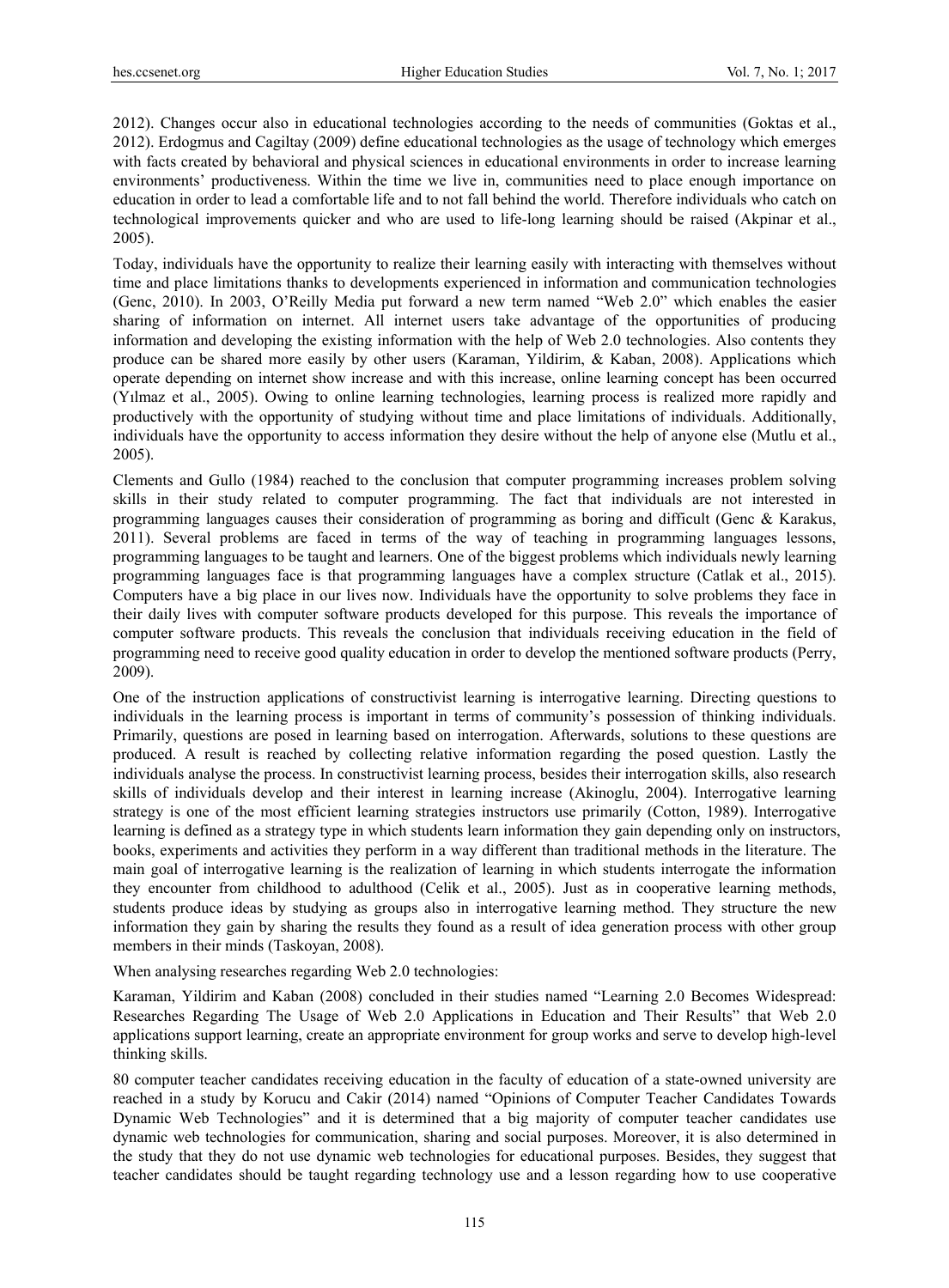technologies should be added in Computer and Instructional Technologies Education Departments of universities.

When analysing studies regarding programming languages:

Ozyurt and Ozyurt (2015) have reached to 325 students receiving education in Computer Technologies Department in their studies named "A Study Regarding the Determination of Attitudes of Computer Programming Students towards Programming and Their Programming Self-Efficacies". Data obtained in the study were analysed with Mann Whitney U-test, Kruskal-Wallis test and Spearman Brown's rank correlation coefficient. According to the results obtained in the research, attitudes of students towards programming showed up as positive and their programming self-efficacies are at medium-level. It is determined that there are meaningful differences in terms of sexes, class levels and education types of students towards programming. Besides, it is revealed that there is a positive and medium-level correlation between the attitudes and self-efficacies of students towards programming. They suggest that activities which enable the development of problem-solving and critical thinking skills should be performed in programming lessons in order to fertilize this positive attitude even more.

Lau and Yuen (2008) reached to 217 secondary students between the ages of 14 and 19 in their studies named "Exploring the Effects of Gender and Learning Styles on Computer Programming Performance: Implications for Programming Pedagogy". The effects of sex and learning styles on computer programming are sought in the study. As a result of the study, they concluded that academic skills have a different effect on programming knowledge and that sequent students show better performance in general when compared to randomly selected students.

As a result of their studies named "The Beliefs of Electrical and Computer Engineering Students' Regarding Computer Programming", Anastasiadou and Karakos (2011) suggested that positive attitude development of students towards computer programming reflects positively on the professional lives of students and that factors causing negations in students should be eliminated.

#### *1.1 Goal and Importance of the Research*

Computers play a big role in our lives now. Software products developed for computers are increasing day by day. In order to show ourselves as a country in the field of software and to raise individuals capable of coding, programming lessons given in universities should be productive. This study is considered to be able to contribute to the productive delivery of programming lessons. Programming languages is a lesson in which applied works can be more successful rather than theoretical studies. Additionally, the product which will be produced as a result of group work will probably be more successful than that of individual work. This study is important because students interact with each other more easily in their studies owing to Web 2.0 technologies. Due to widespread usage of Web 2.0 technologies, it is estimated that these technologies can be easily integrated into programming lessons and this study is important because it can create positive effect on students' attitudes towards the lesson.

It is obvious that academic success in programming lessons is low in general. As a result of this lowness, decreases are experienced in motivation of the students. Therefore they usually fail in learning process (Jenkins, 2002). The goal of this study is to analyse the effect of Web 2.0 technologies usage in programming lesson on students' attitudes towards programming languages, academic success and interrogative learning skills.

Within this framework, research questions directing this study are as the following:

1) Is there a meaningful difference between the "academic success" of students using cooperative learning environment developed by Web 2.0 technologies and of those not using cooperative learning environments?

2) Is there a meaningful difference between the "attitudes towards programming languages" of students using cooperative learning environment developed by Web 2.0 technologies and of those not using cooperative learning environments?

3) Is there a meaningful difference between the "interrogative learning skills" of students using cooperative learning environment developed by Web 2.0 technologies and of those not using cooperative learning environments?

## **2. Conceptual Framework**

## *2.1 Constructivist Learning*

According to Constructivism, individuals are restructuring old knowledge with new knowledge. The constructivist approach is not like traditional teaching methods, but an approach in which the student is active.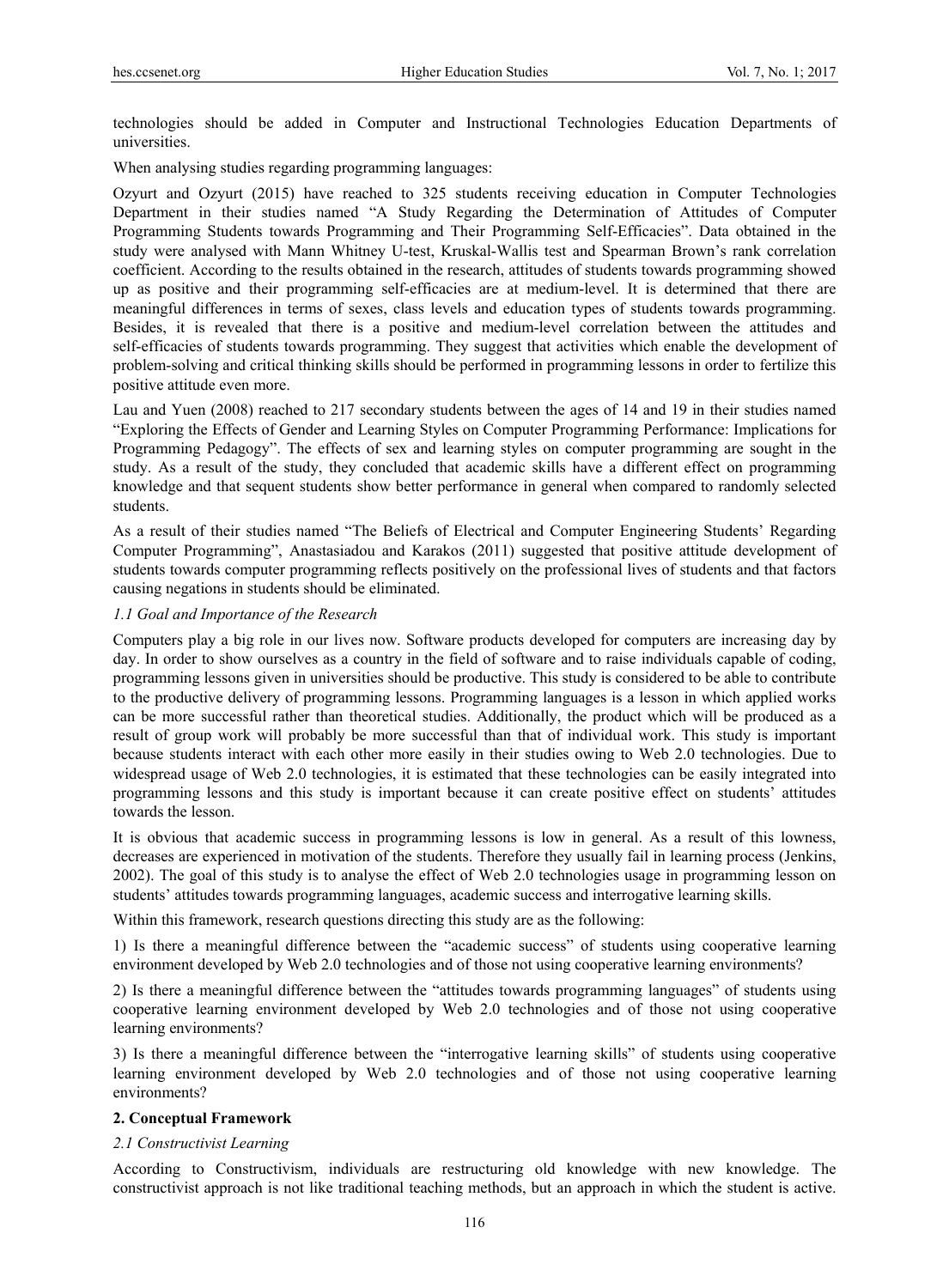Individual characteristics and learning environment are important in organizing information, which is structured by individuals according to their own information and that individuals acquire information in different forms (Ozmen, 2004). In the constructivist learning approach, learning by discovering and learning information is an important part of individuals. Individuals need to make efforts to solve these problems in the face of problems they encounter (Yasar, 1998).

# *2.2 Cooperative Learning*

There are many definitions in the literature about cooperative learning. When these definitions are examined; Collaborative learning is defined as the process by which individuals with different abilities, genders and abilities are grouped in the direction of a determined common goal, and by continuing to work cooperatively in these groups (Holm et al., 1987).

# *2.3 Web 2.0*

It is a second generation web-based web services announced by O'Reilly Media in 2004, such as social networking sites, virtual webmasters, and tools for online communication. Web 2.0 is defined as the new generation of new technologies that meet the needs of individuals as well as their needs on the web (Sendag, 2008). Web 2.0 technologies include Youtube, Delicious, MySpace, Facebook, Second Life, Library Thing, Ning, Flickr, Twitter, Meebo, etc. (Peltier-Davis, 2009).

# *2.4 Delphi Programming Language*

It is based on the built-in Pascal programming language (Akpinar, 2008). It is a completely visual programming language. Because of the widespread use of Pascal training, many students prefer the Delphi programming language (Alabay, 2001).

## **3. Method**

## *3.1 Research Group*

The work group chosen from the population for this study consists of N=75 computer teacher candidates in total from two branches (2B, experimental group-N=40 and 2A, control group-N=35) receiving education in the 2nd grade of Computer and Instructional Technologies Teaching Department of Faculty of Ahmet Kelesoglu, Necmettin Erbakan University in 2015-2016 academic year. Table 1 demonstrates the sex status of the work group.

| <b>Sex</b> |    | Experimental Group |    | Control Group | Experimental and Control Group |       |  |
|------------|----|--------------------|----|---------------|--------------------------------|-------|--|
|            |    | $\frac{0}{0}$      |    | $\%$          |                                | $\%$  |  |
| Male       | 22 | 55,0               | 19 | 54,3          | 41                             | 54,7  |  |
| Female     | 18 | 45,0               | 16 | 45,7          | 34                             | 45,3  |  |
| Total      | 40 | 100,0              | 35 | 100,0         | 75                             | 100,0 |  |

Table 1. Sex distribution of work group

# *3.2 Research Model*

Quantitative research model is adopted in this study as research model and "Pre-test-Post-test Control Group Quasi-Experimental Design Model" is used (Campbell & Stanley, 1966). In studies where pre-test-post-test control group experimental design is used; academic works are applied with the measurement of the experimental subject in terms of the dependent variable both before and after the research application. Besides, in cases where all variables can't be controlled (Cohen et al., 2013) and particularly in studies performed in education technology field, it is the most frequently used design by researchers (Kılıc-Cakmak et al., 2013). Participants are divided into two groups as experimental and control group in the research (Karasar, 1999). These groups are formed randomly. The effect of the experimental operation on different variables is analysed by applying data collection tools to both groups before and after the application. In other words, measurements are realized in both groups in the same way before and after the experiment (Buyukozturk et al., 2012).

The independent variables of the research are; learning method supported by face to face and cooperative learning method supported by face to face and with Web 2.0 technologies. The dependent variables of the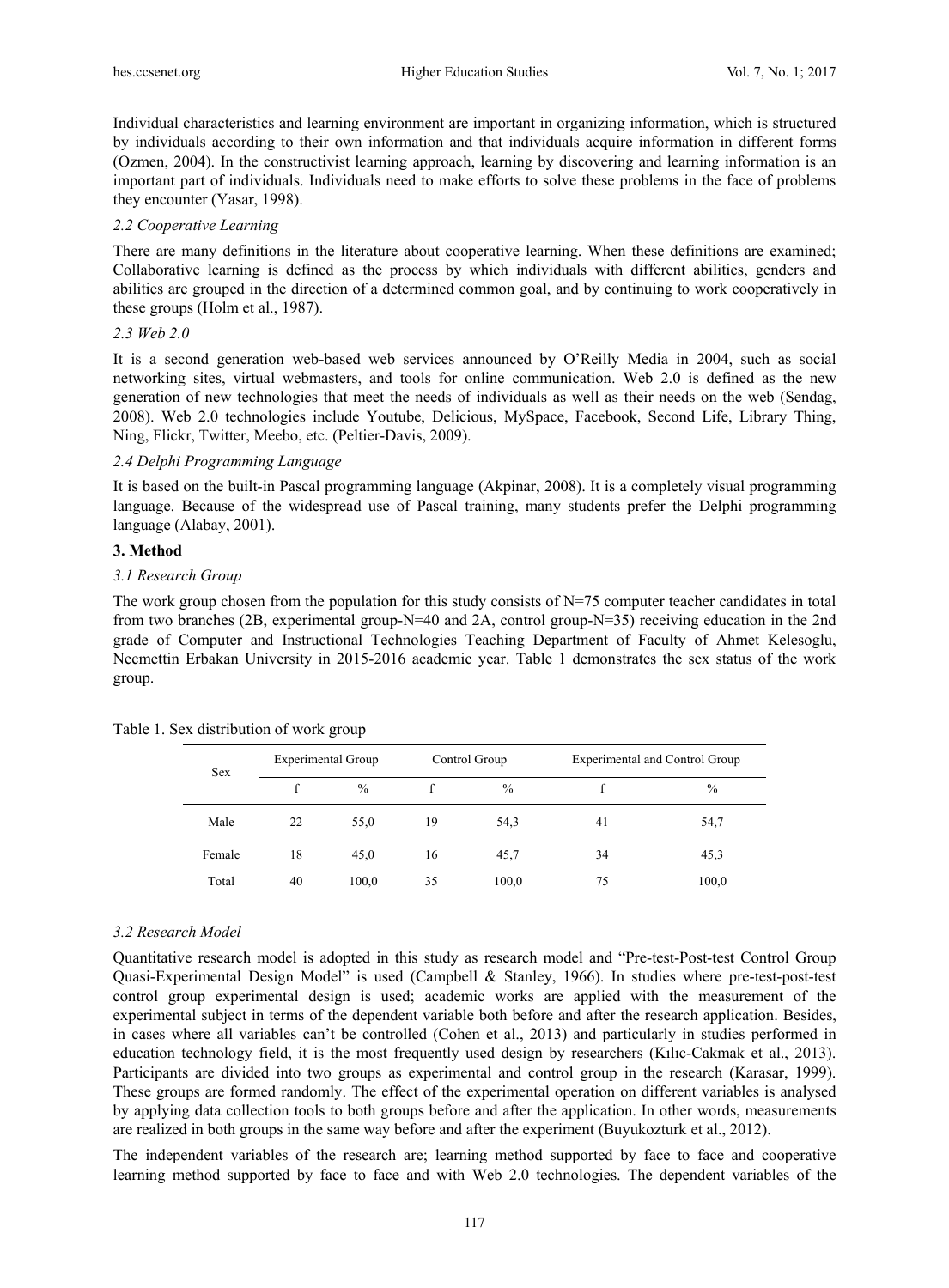research are: academic success, attitude towards programming languages and interrogative learning skill. Experimental design used in this research is shown on Table 2.

|  | Table 2. Quasi-experimental design table regarding the research model |  |  |  |
|--|-----------------------------------------------------------------------|--|--|--|
|  |                                                                       |  |  |  |

| <b>Groups</b>                                                      | <b>Pre-test</b> | <b>Method</b> | Post-test      |  |  |  |  |
|--------------------------------------------------------------------|-----------------|---------------|----------------|--|--|--|--|
| $G_D$                                                              | O <sub>1</sub>  | $X_{\rm 10}$  | O <sub>2</sub> |  |  |  |  |
| $G_{K}$                                                            | О,              | Xvvö          | O <sub>2</sub> |  |  |  |  |
| GD=Experimental group                                              |                 |               |                |  |  |  |  |
| GK=Control group                                                   |                 |               |                |  |  |  |  |
| $X_{i\ddot{o}}$ =Learning method supported by Web 2.0 technologies |                 |               |                |  |  |  |  |
| $X_{YYO}$ =Face to face learning method                            |                 |               |                |  |  |  |  |
| $O_1$ =Experimental and Control group pre-test application         |                 |               |                |  |  |  |  |
| $O_2$ =Experimental and Control group post-test application        |                 |               |                |  |  |  |  |

# *3.3 Data Collection Tools*

"Academic Success Test" developed by researcher in order to determine academic success of students, "Attitude Towards Programming Languages Scale" which is translated into Turkish by Durak (2013) and "Interrogative Skills Scale" developed by Aldan, Kandemir and Saracoglu (2013) are used as data collection tools in the study. A table of specifications related to achievements is prepared while preparing Academic Success Test and each achievement consists at least of 2 questions. "Attitude towards Programming Languages Scale" is developed as "Attitude towards Mathematics Scale" by Tapia and Marsh in 2014. Cronbach Alfa credibility coefficient of the scale is found as 0,97. As a further stage, Durak (2013) translated the scale which is adapted towards Programming Languages into Turkish. Durak (2013) evaluated the scale in terms of language and meaning unity in the direction of Turkish and foreign language experts' opinions. The Turkish form of the scale is completed in the direction of received opinions by performing the necessary arrangements. As its current situation, the scale is named as "Attitude towards Programming Languages Scale". The scale consists of 4 factors, 40 articles and 5 point likert type in total. The Cronbach Alfa credibility coefficient of the scale is found as 0,93. "Interrogative Skills Scale" is developed by Aldan, Karademir and Saracoglu in 2013. Interrogative Skills Scale consists of 3 factors, 14 articles and 5 point likert type, 3 factor structure is obtained and each factor is named respectively as "Knowledge Acquisition", "Controlling Knowledge" and Self-confidence" in the accordance with theoretical framework. Cronbach-alpha value related to each factor in the scale and to the entirety of the scale is calculated. Cronbach-alpha credibility coefficients are; .76 for "Knowledge Acquisition", .66 for "Controlling Knowledge", .82 for "Self-confidence" and .82 for the entirety of the scale.

## *3.4 Analysis of Data*

SPSS 21 (Statistical Package for Social Sciences) version program is used for the analysis of data obtained during the research. T-test for related samples is used for the comparison of data obtained from pre-test applied to students before the research and from post-test applied to students after the research. T-test for unrelated samples can be used for testing whether the difference between two unrelated sample averages is meaningful or not (Buyukozturk, 2011).

#### **4. Findings and Interpretations**

#### *4.1 Findings Regarding Academic Success*

#### 4.1.1 Research Question 1

Is there a meaningful difference between the "academic success" of students using cooperative learning environment developed by Web 2.0 technologies and of those not using cooperative learning environments?

4.1.1.1 Experimental Group Pre-Test-Post-Test Comparison (Paired T Test)

Comparison results of pre-tests and post-tests realized to determine the academic development status of experimental group students at the end of application are shown in Table 3.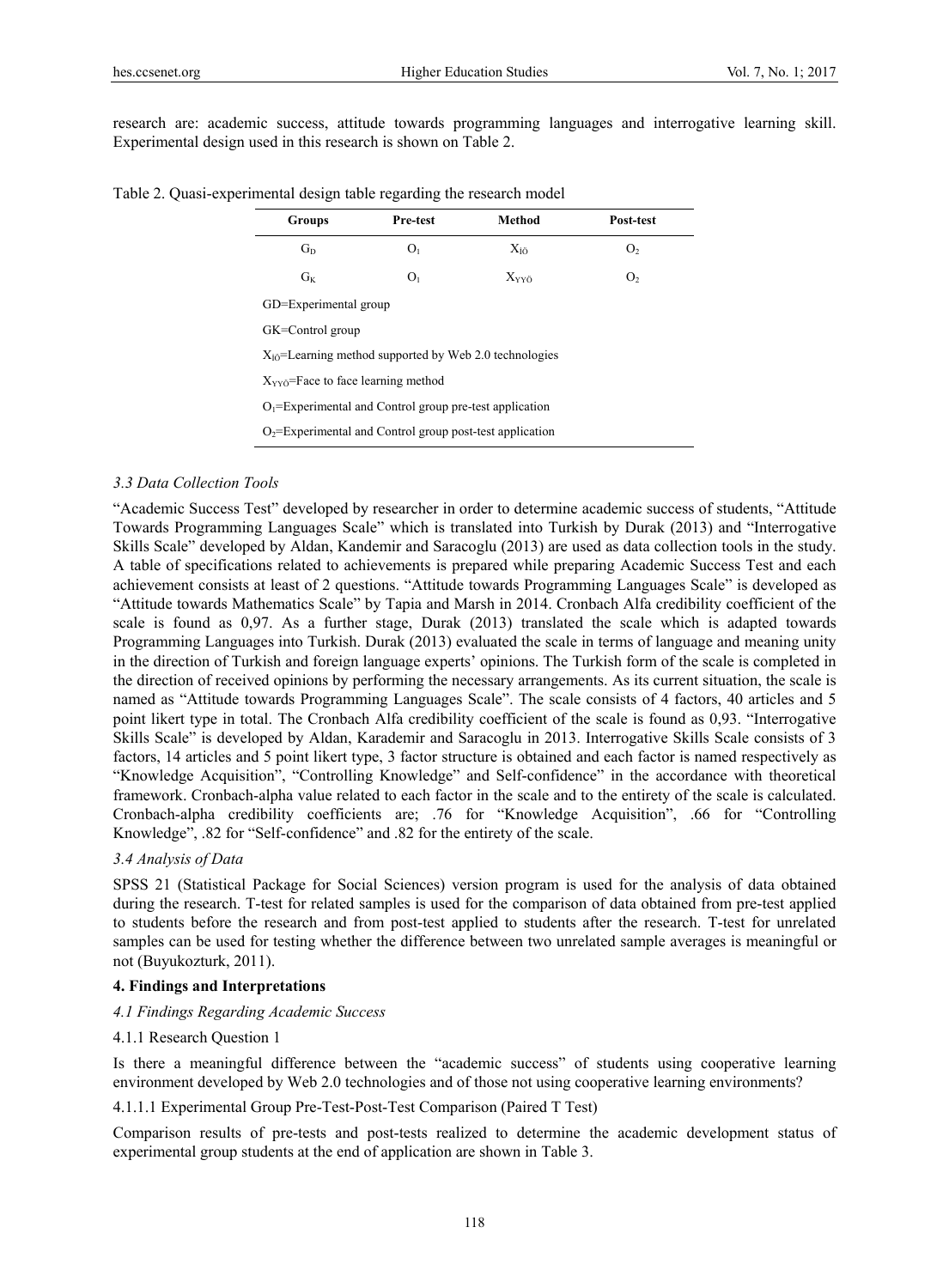| Experimental | Test      | N  | <b>COL</b><br>x | <b>Ss</b> | Sd |        |      |
|--------------|-----------|----|-----------------|-----------|----|--------|------|
| Group        | Pre-test  | 40 | 59,05           | 15,09     | 39 | 24,733 | .000 |
|              | Post-test | 40 | 85,87           | 10,10     |    |        |      |

## Table 3. Comparison results of pre-test-post-test of experimental group

 $*_{p<0.05}$ 

A difference is observed between the pre-test grades and post-test grades of experimental group (pre-test average is  $\bar{x}$ =59,05; post-test average is  $\bar{x}$ =85,87) statistically for \*p<.05 relevance level (p<0.05). It is determined that experimental group students increased their academic success as a result of cooperative application supported by Web 2.0 technologies (Table 3).

4.1.1.2 Control Group Pre-Test-Post-Test Comparison (Paired T Test)

Comparison results of pre-tests and post-tests realized to determine the academic development status of control group students at the end of application are shown in Table 4.

Table 4. Comparison results of pre-test-post-test of control group

| Control | Test      |    | X     | <b>Ss</b> | Sd |        |      |
|---------|-----------|----|-------|-----------|----|--------|------|
| Group   | Pre-test  | 35 | 55,22 | 14,77     |    |        |      |
|         | Post-test | 35 | 78,48 | 10,93     | 34 | 22,108 | .000 |

 $*_{p<0.05}$ .

A difference is observed between the pre-test grades and post-test grades of control group (pre-test average is  $\bar{x}$ =55,22; post-test average is  $\bar{x}$ =78,48) statistically for \*p<.05 relevance level (p<0.05). It is determined that there is a meaningful difference in their academic success as a result of application (Table 4).

4.1.1.3 Experimental-Control Group Post-Tests Comparison (Independent T Test)

When compared the "Academic Success" of students used cooperative learning environment (experimental group) and of students who didn't used cooperative learning environment (control group), the results are shown on Table 5.

Table 5. Inter-groups (experimental and control) post-test comparison (t-test) results

|           | .                  |    | . .    | . .   |    |       |      |  |
|-----------|--------------------|----|--------|-------|----|-------|------|--|
|           | Groups             | N  | 479    | ω     | Sd |       |      |  |
| Post-test | Experimental group | 40 | 85,87  | 10,10 | 73 | 3,040 | .003 |  |
|           | Control group      | 35 | 78,487 | 10.93 |    |       |      |  |
|           |                    |    |        |       |    |       |      |  |

 $*p<0.05$ .

The result is .00<.05 thus is meaningful for \*p<.05 relevance level in post-tests performed on experimental and control groups after application. It is determined that post-test grades of experimental group are higher than those of control group in post-tests performed (experimental group post-test average is  $\overline{X}$ =85,87; control group post-test average is  $\bar{x}$ =78,487) (Table 5). This result demonstrates that the realized application is in favour of the experimental group. Besides, eta-squared value is calculated in order to determine the magnitude of the effect of cooperative learning environment designed with Web 2.0 technologies on academic success. Effect magnitude values are calculated as  $\eta$ 2=.112. In these circumstances, when considering the effect magnitude value  $(\eta$ 2=0.112), it can be stated that cooperative learning environment designed by Web 2.0 technologies has a "broad" effect magnitude on academic success.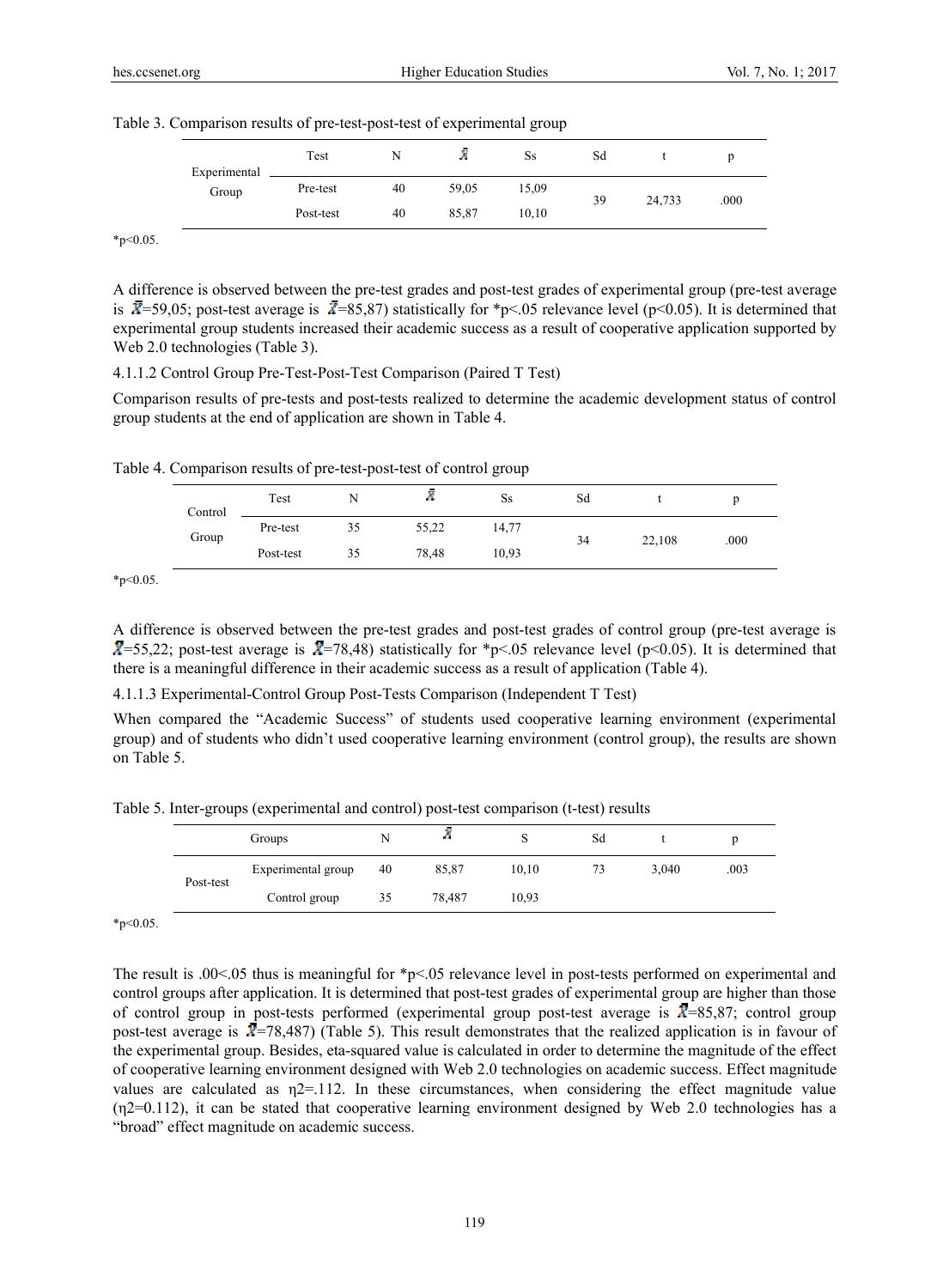## *4.2 Findings Regarding the Attitude towards Programming Languages*

#### 4.2.1 Research Question 2

Is there a meaningful difference between the "attitudes towards programming languages" of students using cooperative learning environment developed by Web 2.0 technologies and of those not using cooperative learning environments?

```
4.2.1.1 Experimental-Control Group Post-Tests Comparison (Independent T-Test)
```
When compared the "Attitudes Towards Programming languages" of students used cooperative learning environment developed by Web 2.0 technologies (experimental group) and of students who didn't used cooperative learning environment (control group), the results are shown on Table 6.

| Table 6. Inter-groups post-test comparison results |  |  |
|----------------------------------------------------|--|--|
|                                                    |  |  |

|           | Groups             | N  | X      |       | Sd |       |      |
|-----------|--------------------|----|--------|-------|----|-------|------|
| Post-test | Experimental group | 40 | 150,10 | 18,53 | 73 | 3,040 | .000 |
|           | Control group      | 35 | 134.42 | 14,95 |    |       |      |

 $*p<0.05$ .

The result is .00<.05 thus is meaningful for \*p<.05 relevance level in post-tests performed on experimental and control groups after application. It is determined that post-test grades of experimental group are higher than those of control group in post-tests performed (experimental group post-test average is  $\overline{X}$ =150,10; control group posttest average is  $\overline{R}$ =134,42) (Table 6). This result demonstrates that the realized application is in favour of the experimental group. Besides, eta-squared value is calculated in order to determine the magnitude of the effect of cooperative learning environment designed with Web 2.0 technologies on attitudes towards programming languages. Effect magnitude values are calculated as  $\eta = 179$ . In these circumstances, when considering the effect magnitude value (η2=0.179), it can be stated that cooperative learning environment designed by Web 2.0 technologies has a "broad" effect magnitude on attitudes towards programming languages.

# *4.3 Findings Regarding Interrogative Learning Skills*

#### 4.3.1 Research Question 3

Is there a meaningful difference between the "interrogative learning skills" of students using cooperative learning environment developed by Web 2.0 technologies and of those not using cooperative learning environments?

## 4.3.1.1 Experimental-Control Group Post-Tests Comparison (Independent T-Test)

When compared the "Interrogative learning skills" of students used cooperative learning environment developed by Web 2.0 technologies (experimental group) and of students who didn't used cooperative learning environment (control group), the results are shown on Table 7.

|           | Groups             |    | - 33  |       | Sd |       |      |
|-----------|--------------------|----|-------|-------|----|-------|------|
| Post-test | Experimental group | 40 | 39,40 | 14,68 |    | 2,638 | .010 |
|           | Control group      | 35 | 30,77 | 13,46 |    |       |      |

Table 7. Inter-groups post-test comparison results

 $*_{p<0.05}$ .

The result is .00 <.05 thus is meaningful for  $\gamma$  p $\leq$ .05 relevance level in post-tests performed on experimental and control groups after application. It is determined that post-test grades of experimental group are higher than those of control group in post-tests performed (experimental group post-test average is  $\overline{X}$ =39,40; control group posttest average is  $\bar{x}$ =30,77) (Table 7). This result demonstrates that the realized application is in favour of the experimental group. Besides, eta-squared value is calculated in order to determine the magnitude of the effect of cooperative learning environment designed with Web 2.0 technologies on interrogative learning skills. Effect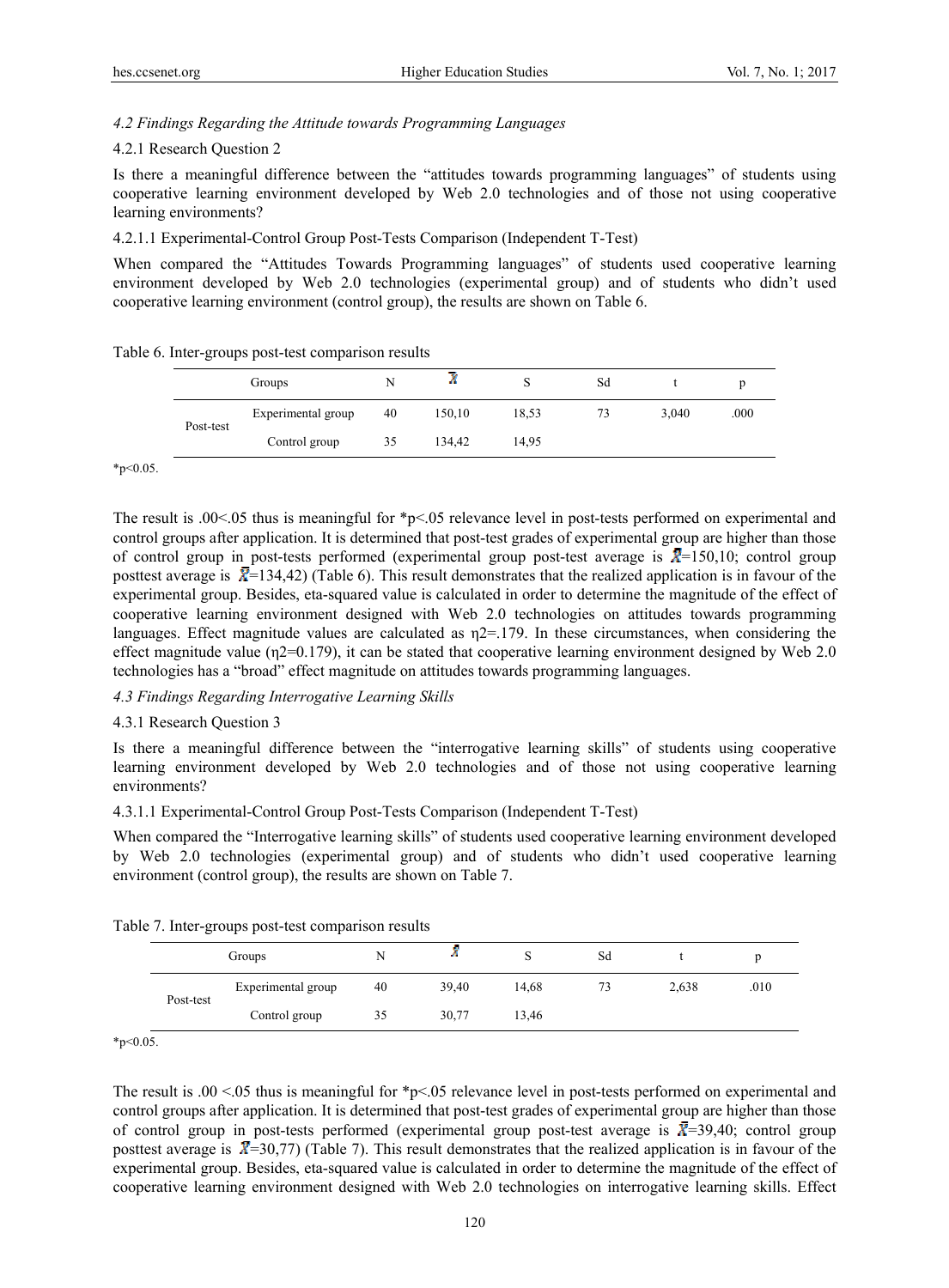magnitude values are calculated as  $\eta$ 2=.087. In these circumstances, when considering the effect magnitude value (η2=0.087), it can be stated that cooperative learning environment designed by Web 2.0 technologies has a "medium" effect magnitude on interrogative learning skills.

## **5. Discussion and Conclusion**

This study aims the easy and efficient understanding of programming languages by students and the provision of increase of its permanence with new methods rather than traditional methods. In accordance with this goal, control group students are requested to perform programming languages lesson with traditional methods for 1 semester and experimental group students are requested to perform programming languages lesson with new technologies for 1 semester and to complete a project they determine in groups by using new technologies.

Web 2.0 technologies play an efficient role in the process of information accession (Kitsantas et al., 2016). It is observed that Web 2.0 technologies earn cooperative working habits, increase the quality of learning, earn high-level thinking skills, help constructivist learning, provide positive effect on individual development and provide individuals to take responsibilities in educational environments (Karaman et al., 2008). Within this context, a difference is observed between the pre-test grades and post-test grades of experimental group (pre-test average is  $\bar{x}$ =59,05; post-test average is  $\bar{x}$ =85,87) statistically for \*p<.05 relevance level (p<0.05) as a result of comparison of pre-tests and post-tests performed in order to determine the effect of Web 2.0 technologies on academic success. It is determined that experimental group students increased their academic success as a result of cooperative application supported by Web 2.0 technologies. Ekici and Kiyici (2012) also observed that academic success of students using Web 2.0 technologies is higher than those of students receiving traditional education. It is stated that the quality of education can be increased by integrating Web 2.0 technologies into learning processes of students (Karaman, Ekici, & Akgun, 2011). There is a positive correlation between social networks within the Web 2.0 technologies and face-to-face communication (Jacobsen & Forste, 2011). Usage of information and communication technologies in educational environments contributes positively to increasing educational efficiency and to constructivist learning (Venkateshvd, 2016). AlJeraisy, Mohammad, Fayyoumi and Alrashideh (2015) state that academic success of students increased and students react to these technologies positively as a result of Web 2.0 technologies usage in educational environments. In line with this, a difference is observed between the pre-test grades and post-test grades of control group (pre-test average is  $\bar{x}$ =55,22; post-test average is  $\bar{X}$ =78,48) statistically for \*p<.05 relevance level (p<0.05) as a result of comparison of pre-tests and post-tests performed in order to determine the status of academic success of control group students. It is determined that there is a meaningful difference in their academic success as a result of application.

When compared the "Academic Success" of students used cooperative learning environment (experimental group) and of students who didn't used cooperative learning environment (control group), the result is .00<.05 thus is meaningful for \*p<.05 relevance level in post-tests performed on experimental and control groups after application. It is determined that post-test grades of experimental group are higher than those of control group in post-tests performed. This result demonstrates that the realized application is in favour of the experimental group. Besides, eta-squared value is calculated in order to determine the magnitude of the effect of cooperative learning environment designed with Web 2.0 technologies on academic success. Effect magnitude values are calculated as  $\eta$ 2=.112. In these circumstances, when considering the effect magnitude value ( $\eta$ 2=0.112), it can be stated that cooperative learning environment designed by Web 2.0 technologies has a "broad" effect magnitude on academic success.

Several problems are faced in terms of the way of teaching in programming languages lessons, programming languages to be taught and learners. One of the biggest problems which individuals newly learning programming languages face is that programming languages have a complex structure (Catlak et al., 2015). When compared the "Attitudes Towards Programming languages" of students used cooperative learning environment developed by Web 2.0 technologies (experimental group) and of students who didn't used cooperative learning environment (control group), the result is .00<.05 thus is meaningful for  $\gamma$ -05 relevance level in post-tests performed on experimental and control groups after application. It is determined that post-test grades of experimental group are higher than those of control group in post-tests performed. This result demonstrates that the realized application is in favour of the experimental group. Besides, eta-squared value is calculated in order to determine the magnitude of the effect of cooperative learning environment designed with Web 2.0 technologies on attitudes towards programming languages. Effect magnitude values are calculated as η2=.179. In these circumstances, when considering the effect magnitude value  $(\eta$ 2=0.179), it can be stated that cooperative learning environment designed by Web 2.0 technologies has a "broad" effect magnitude on attitudes towards programming languages. There are a number of applications which are able to facilitate this process and to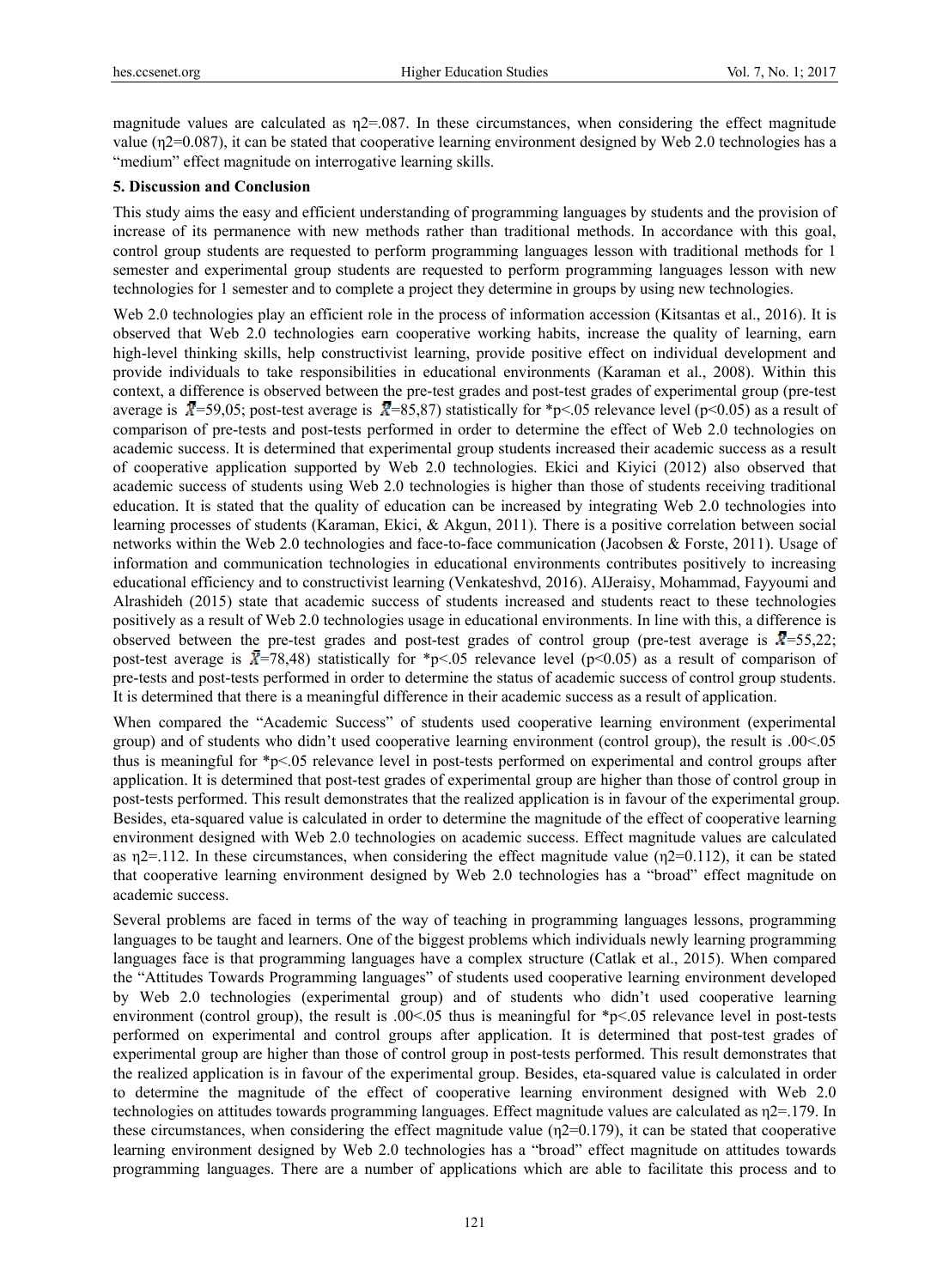maximize the learning in programming education. With these applications, individuals are able to comprehend how to write software more easily and to determine mistakes they do (Kert & Ugras, 2009).

In accordance with constructivist approach, the minds of individuals in educational environments are defined as empty plates and this provides individuals learning according to their lives. Ausbel argues that what is important in educational environments is that the learning should be meaningful (Ozmen, 2004). Interrogative learning is defined as a strategy type in which students learn information they gain depending only on instructors, books, experiments and activities they perform in a way different than traditional methods. The main goal of interrogative learning is the realization of learning in which students interrogate the information they encounter from childhood to adulthood (Celik et al., 2005). When compared the "interrogative learning skills" of students used cooperative learning environment developed by Web 2.0 technologies (experimental group) and of students who didn't used cooperative learning environment (control group), as the result of the research, the realized application is in favour of the experimental group. Besides, eta-squared value is calculated in order to determine the magnitude of the effect of cooperative learning environment designed with Web 2.0 technologies on interrogative learning skills. Effect magnitude values are calculated as  $\eta$ 2=.087. In these circumstances, when considering the effect magnitude value ( $\eta$ 2=0.087), it can be stated that cooperative learning environment designed by Web 2.0 technologies has a "medium" effect magnitude on interrogative learning skills.

It is obvious in the conclusion of the research that the usage of Web 2.0 technologies in programming languages lesson contributes to a more efficient learning of programming languages by students and to the learning of programming knowledge permanently and meaningfully by students. Moreover, the usage of Web 2.0 technologies in educational environments increases the quality of the education (Tuzun, 2007).

#### **References**

- Akinoglu, O. (2004). Constructivist learning and geography teaching. *Marmara Geographical Review*, *10*, 73-94.
- Akkoyunlu, B., Soylu, M. Y., & Caglar, M. (2010). A study on developing "digital empowerment scale" for university students. *Hacettepe University Journal of Education*, *39*, 10-19.
- Akpinar, A. G. E., Aktamis, A. G. H., & Ergin, O. (2005). Students' opinions regarding the use of educational technology in science lessons. *The Turkish Online Journal of Educational Technology*, *4*(1), 93-100.
- Alabay, M. N. (2001). *Delphi'ye Giriş*. Ankara: Gazi Academic Publishing.
- AlJeraisy, M. N., Mohammad, H., Fayyoumi, A., & Alrashideh, W. (2015). Web 2.0 in education: The impact of discussion board on student performance and satisfaction. *TOJET: The Turkish Online Journal of Educational Technology*, *14*(2), 247-259.
- Anastasiadou, S. D., & Karakos, A. S. (2011). The beliefs of electrical and computer engineering students' regarding computer programming. *International Journal of Technology, Knowledge & Society*, *7*(1), 37-51. https://doi.org/10.18848/1832-3669/CGP/v07i01/56170
- Autio, O., Soobik, M., Thorsteinsson, G., & Olafsson, B. (2015). The development of craft and technology education curriculums and students' attitudes towards technology in Finland, Estonia and Iceland. *International Journal of Contemporary Educational Research*, *2*(1), 22-34.
- Buyukozturk, S. (2011). *Sosyal Bilimler İçin Veri Analizi El Kitabı*. Ankara: Pegem Academy Publishing.
- Catlak, S., Tekdal, M., & Baz, F. T. (2015). The status of teaching programming with scratch: A document review work. *Journal of Instructional Technologies & Teacher Education*, *4*(3), 13-25.
- Celik, S., Senocak, E., Bayrakceken, S., Taskesenligil, Y., & Doymus, K. (2005). A review study on active learning strategies. *Ataturk University Journal of Kazım Karabekir Education Faculty*, *11*(1), 155-185.
- Clements, D. H., & Gullo, D. F. (1984). Effects of computer programming on young children's cognition. *Journal of Educational Psychology*, *76*(6), 1051-1058. https://doi.org/10.1037/0022-0663.76.6.1051
- Cotton, K. (1989). *Classroom questioning Close-up No. 5*. Portland, OR: Northwest Regional Educational Laboratory.
- Durak, G. (2013). *The online teaching of programming languages: Examining learner's attitudes, satisfaction and success* (Published PhD thesis). Anadolu University Graduate School of Social Sciences, Eskisehir, Turkey.
- Ekici, M., & Kiyici, M. (2012). Using social networks in educational context. *Usak University Journal of Social Sciences*, *5*(2), 156-167.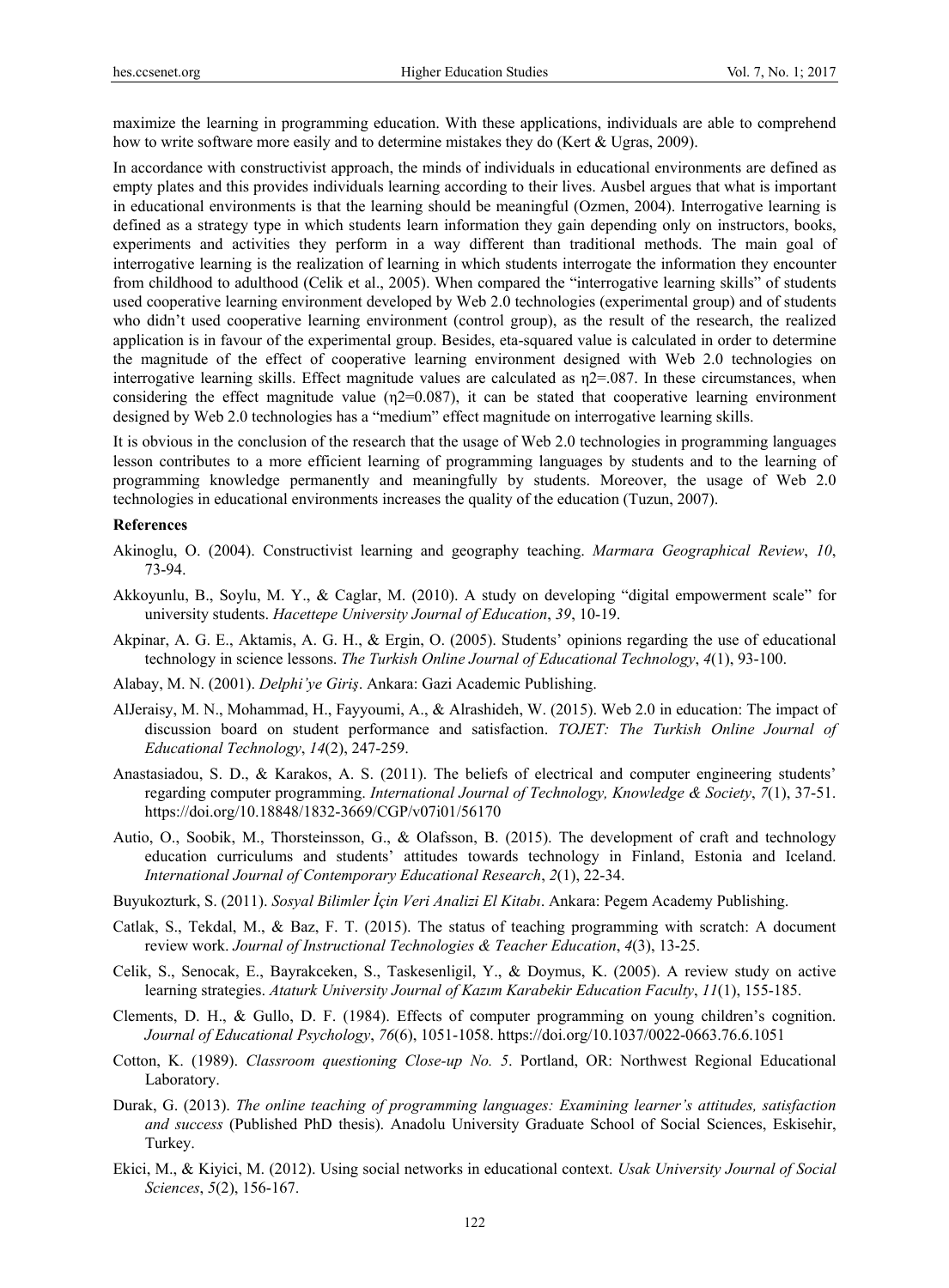- Erdogmus, F. U., & Cagiltay, K. (2009, February). *General trends in master and doctoral dissertations in the field of educational technology in Turkey*. XI. Academic Computing Conferences, Sanliurfa. Retrieved from https://goo.gl/2WDP9B
- Genc, Z., & Karakus, S. (2011, September). Learning through design: Using scratch in instructional computer games design. In *5th International Computer & Instructional Technologies Symposium*. Elazig. Retrieved from http://dspace.beu.edu.tr:8080/xmlui/handle/123456789/451
- Genç, Z. (2010, February). *Use of web 2.0 advancements in education: A case study of facebook in education*. Academic Computing Conferences, Muğla. Retrieved from https://goo.gl/gAZVlz
- Gokcearslan, S., & Bayir, E. A. (2011, April). Examination of numerical competence levels of teacher candidates. In *2nd International Conference on New Trends in Education and Their Implications*. Antalya. Retrieved from http://www.iconte.org/FileUpload/ks59689/File/200.pdf
- Goktas, Y., Kucuk, S., Aydemir, M., Telli, E., Arpacık, O., Yildirim, G., & Reisoglu, I. (2012). Educational technology research trends in turkey: A content analysis of the 2000-2009 decade. *Educational Sciences: Theory & Practice*, *12*(1), 177-199.
- Holm, A., Schultz, D., Winget, P., & Wurzbach, L. (1987). *Cooperative Activities for the Home: Parents Working with Teachers to Support Cooperative Learning*. Califomia State Department of Education, Sacramento.
- Jacobsen, W. C., & Forste, R. (2011). The wired generation: Academic and social outcomes of electronic media use among university students. *Cyberpsychology, Behavior, and Social Networking*, *14*(5), 275-280. https://doi.org/10.1089/cyber.2010.0135
- Karademir, Ç. A., & Saracaloglu, A. S. (2013). The development of inquiry skills scale: Reliability and validity study. *Asian Journal of Instruction*, *1*(2), 56-65.
- Karaman, K., Ekici, M., & Akgun, E. (2011, June). Examining effects of different levels of blended learning activities on student achievement and retention of learning. In *International Conference on New Horizons in Education*. Guarda. Retrieved from https://goo.gl/JGC4if
- Karaman, S., Yildirim, S., & Kaban, A. (2008, December). *Learning 2.0 is becoming common: Research and results on the use of Web 2.0 applications in education*. XIII. Internet Conference of Turkey, Ankara. Retrieved from http://inet-tr.org.tr/inetconf13/kitap/karaman\_yildirim\_inet08.pdf
- Kert, S. B., & Ugras, T. (2009, May). Simplicity in programming training and entertainment: Scratch example. In *The First International Congress of Educational Research*. Canakkale. Retrieved from https://goo.gl/9KOxOt
- Kitsantas, A., Dabbagh, N., Chirinos, D. S., & Fake, H. (2016). College students' perceptions of positive and negative effects of social networking. In *Social Networking and Education* (pp. 225-238). Springer International Publishing. https://doi.org/10.1007/978-3-319-17716-8\_14
- Korucu, A. T., & Cakir, H. (2014, February). *The view about dynamic web technologies of computer teacher candidates'*. Academic Computing Conferences, Mersin. Retrieved from http://ab.org.tr/ab14/bildiri/299.pdf
- Lau, W. W., & Yuen, A. H. (2009). Exploring the effects of gender and learning styles on computer programming performance: Implications for programming pedagogy. *British Journal of Educational Technology*, *40*(4), 696-712. https://doi.org/10.1111/j.1467-8535.2008.00847.x
- Mutlu, M. E., Erorta, O. O., & Gumus, S. (2005, June). *Information management training in the internet environment: Example of associate degree program in information management*. Biltek 2005 International Information Congress, Eskisehir. Retrieved from https://goo.gl/3mB77g
- Ozmen, H. (2004). In science teaching, learning theories and technology-assisted constructivist learning. *The Turkish Online Journal of Educational Technology*, *3*(1), 100-111.
- Ozyurt, O., & Ozyurt, H. (2015). A study for determining computer programming students' attitudes towards programming and their programming self-efficacy. *Journal of Theory and Practice in Education*, *11*(1), 51-67.
- Peltier-Davis, C. (2009). Web 2.0, library 2.0, library user 2.0, librarian 2.0: Innovative services for sustainable libraries. *Computers in Libraries*, *29*(10), 16-21.